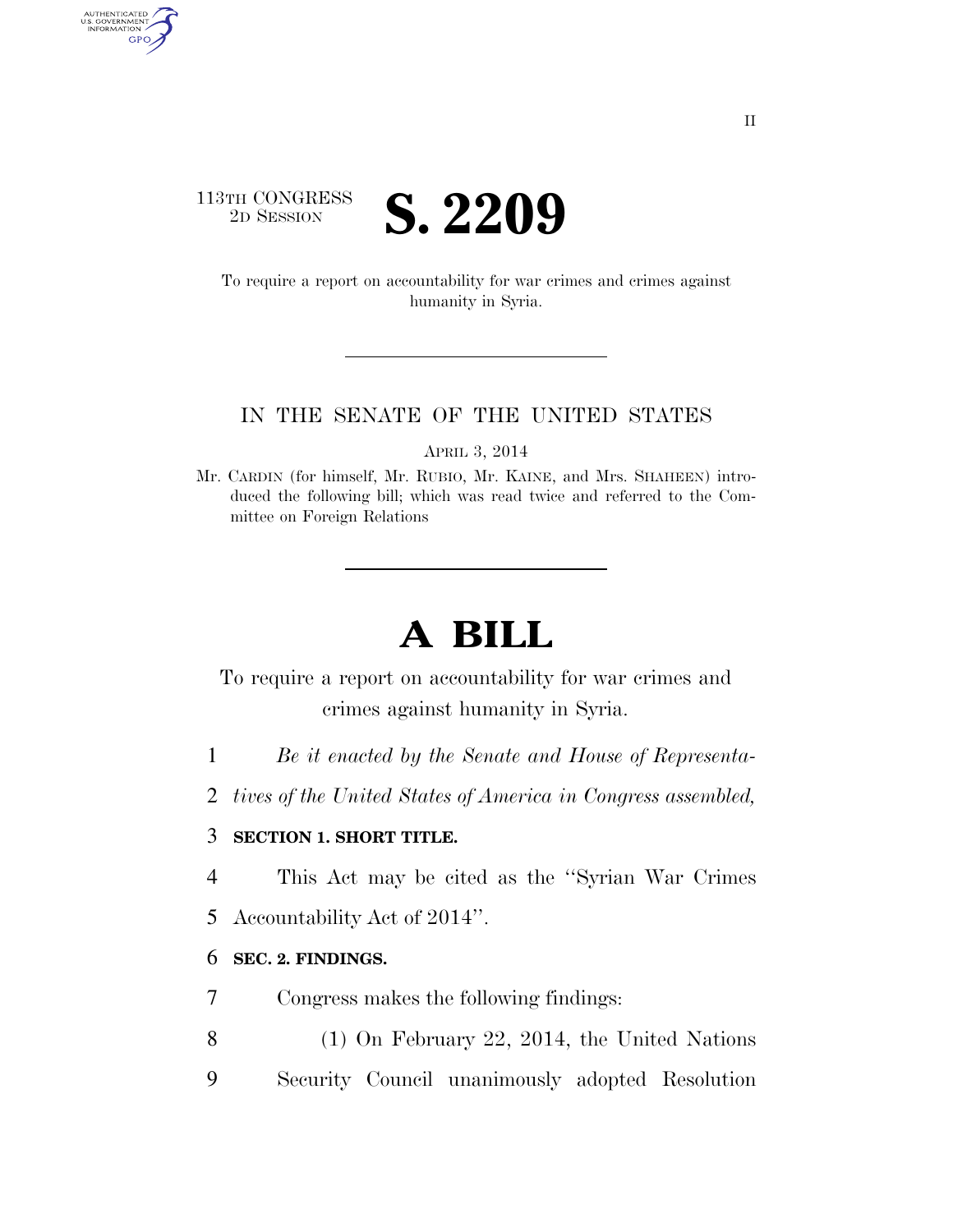2139 recognizing the escalating level of violence in Syria.

 (2) Credible sources estimate the death of more than 140,000 people in Syria, including 10,000 chil-dren.

 (3) On February 27, 2014, the Department of State issued its 2013 Human Rights Report on Syria, which described President Bashar al Assad's use of ''indiscriminate and deadly force'' in the con- flict, including the August 21, 2013, use of ''sarin gas and artillery to target East Ghouta and Moadamiya al-Sham, suburbs of Damascus, which killed over 1,000 people.''

 (4) The United Nations Independent Inter- national Commission of Inquiry on the Syrian Arab Republic reports that pro-government forces have conducted attacks on Syrian civilian populations, and have utilized murder, torture, assault, and rape as war tactics. Anti-government groups have also committed murder and torture, engaged in hostage- taking, attacked protected objects, and shelled civil-ian neighborhoods.

 (5) Internationally accepted rules of war require actors to distinguish between civilians and combat-ants and that all parties adhere to the principle of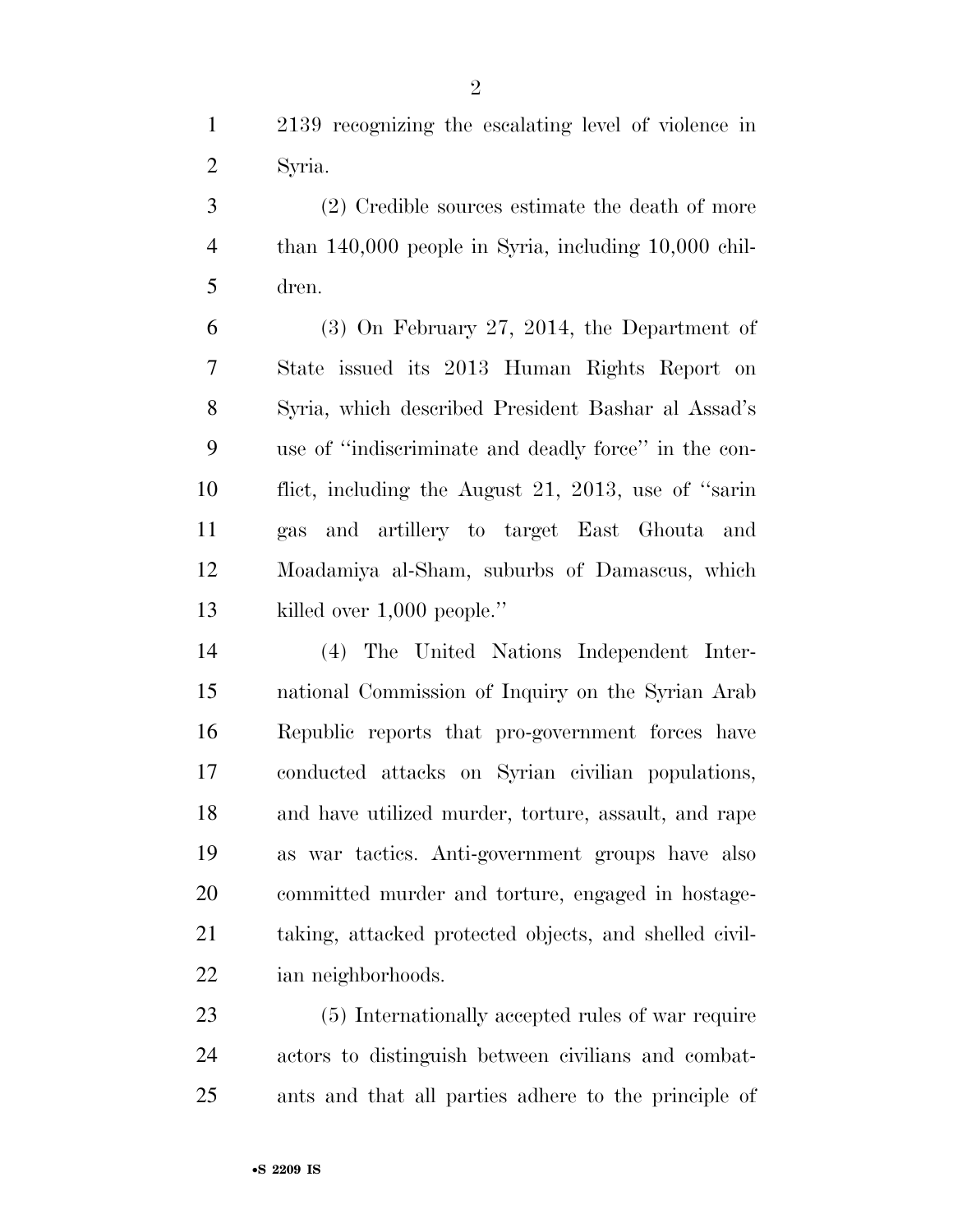medical neutrality whereby both sides ensure unhindered access to medical care.

#### **SEC. 3. SENSE OF CONGRESS.**

Congress—

 (1) strongly condemns the ongoing violence, use of chemical weapons, targeting of civilian popu- lations with barrel, incendiary and cluster bombs, and SCUD missiles, and systematic gross human rights violations carried out by Government of Syria and pro-government forces under the direction of President Bashar al-Assad, as well as abuses com- mitted by violent extremist groups and other com-batants involved in the civil war in Syria;

 (2) expresses its support for the people of Syria seeking democratic change;

 (3) urges all parties to the conflict to imme-diately halt indiscriminate attacks on civilians;

 (4) calls on the President to support efforts in Syria and on the part of the international commu- nity to ensure accountability for war crimes and crimes against humanity committed during the con-flict; and

 (5) calls for a United Nations Security Council investigation into gross violations of human rights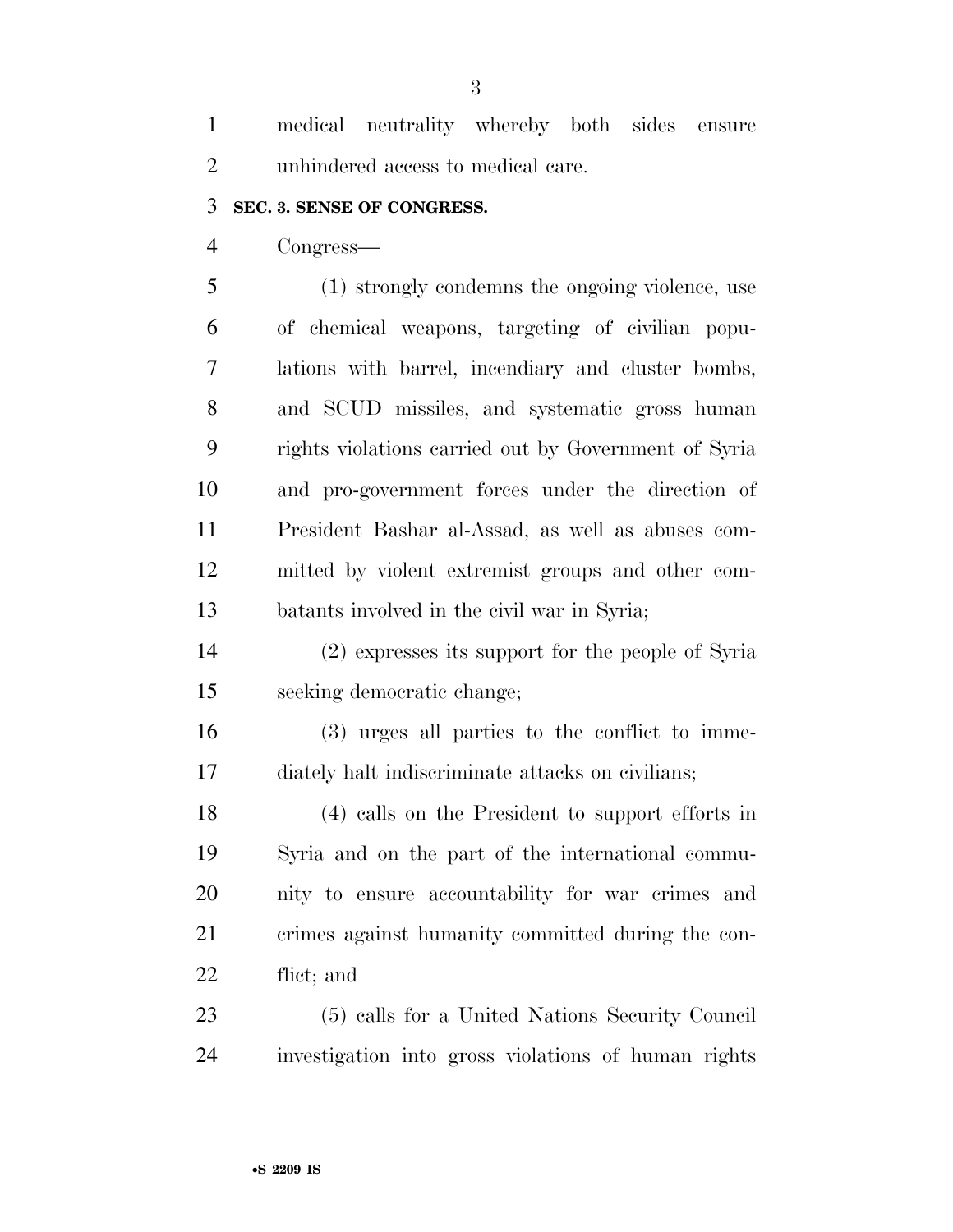and war crimes committed during the Syrian con-flict.

## **SEC. 4. REPORT ON ACCOUNTABILITY FOR WAR CRIMES AND CRIMES AGAINST HUMANITY IN SYRIA.**

 (a) IN GENERAL.—Not later than 90 days after the date of the enactment of this Act, and again not later than 180 days after the cessation of violence in Syria, the Sec- retary of State shall submit to the appropriate congres- sional committees a report on war crimes and crimes against humanity in Syria.

 (b) ELEMENTS.—The report required under para-graph (1) shall include the following elements:

 (1) A description of violations of internationally recognized human rights and crimes against human- ity perpetrated during the civil war in Syria, includ-ing—

 (A) an account of the war crimes and crimes against humanity committed by the re-gime of President Bashar al-Assad;

 (B) an account of the war crimes and crimes against humanity committed by violent extremist groups and other combatants in the conflict; and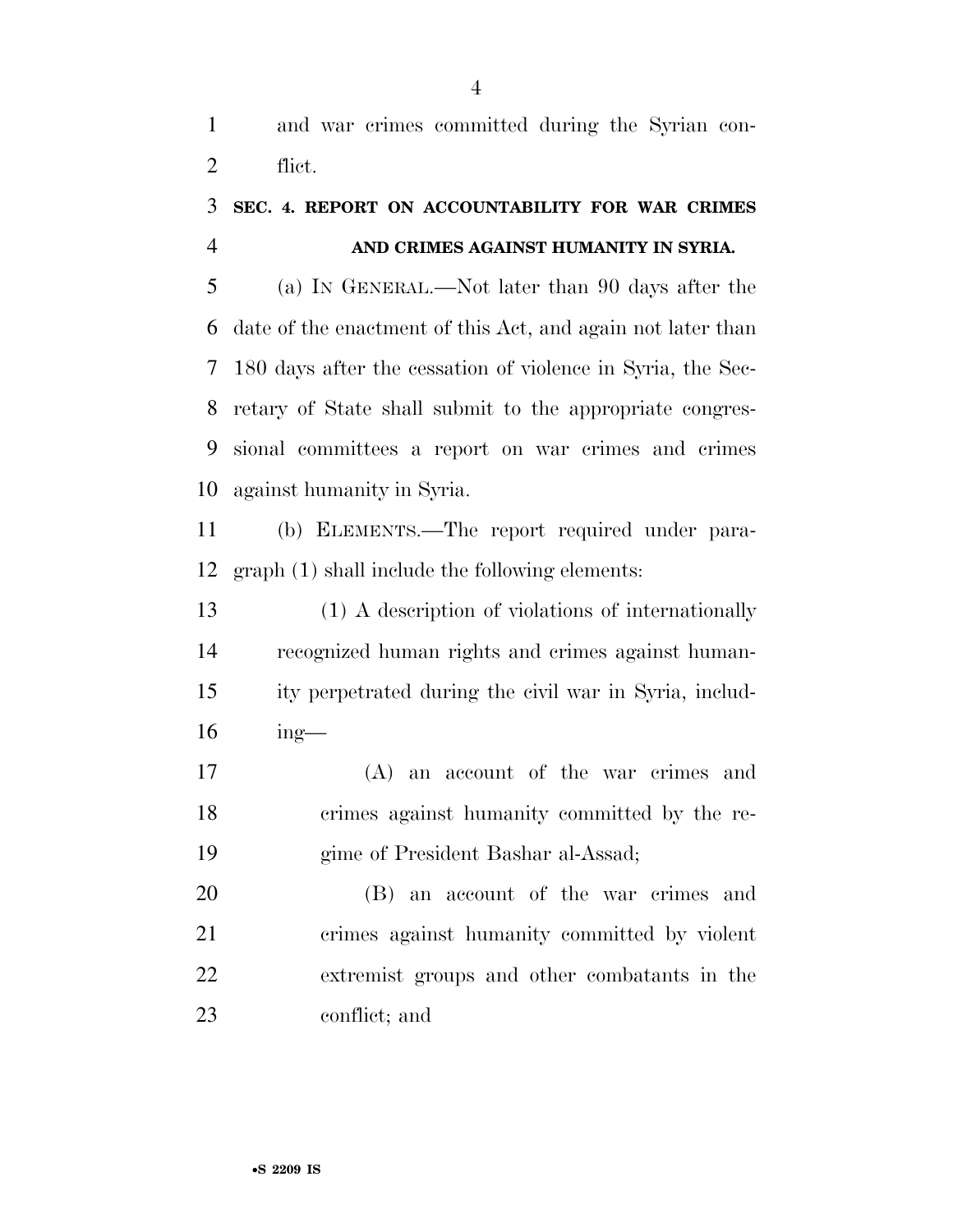| $\mathbf{1}$   | (C) a description of the conventional and             |
|----------------|-------------------------------------------------------|
| $\overline{2}$ | unconventional weapons used for such crimes           |
| 3              | and, where possible, the origins of the weapons.      |
| $\overline{4}$ | $(2)$ A description of efforts by the Department      |
| 5              | of State and the United States Agency for Inter-      |
| 6              | national Development to ensure accountability for     |
| 7              | violations of internationally recognized human rights |
| 8              | and crimes against humanity perpetrated against the   |
| 9              | people of Syria by the regime of President Bashar     |
| 10             | al-Assad, violent extremist groups, and other com-    |
| 11             | batants involved in the conflict, including—          |
| 12             | (A) a description of initiatives that the             |
| 13             | United States Government has undertaken to            |
| 14             | train investigators in Syria on how to docu-          |
| 15             | ment, investigate, and develop findings of war        |
| 16             | crimes, including the number of United States         |
| 17             | Government or contract personnel currently            |
| 18             | designated to work full-time on these issues and      |
| 19             | an identification of the authorities and appro-       |
| 20             | priations being used to support training efforts;     |
| 21             | (B) a description of the strategy and im-             |
| 22             | plementation efforts to ensure accountability for     |
| 23             | crimes committed during the Syrian conflict, in-      |
| 24             | cluding efforts to promote the establishment of       |

an ad hoc tribunal to prosecute the perpetrators